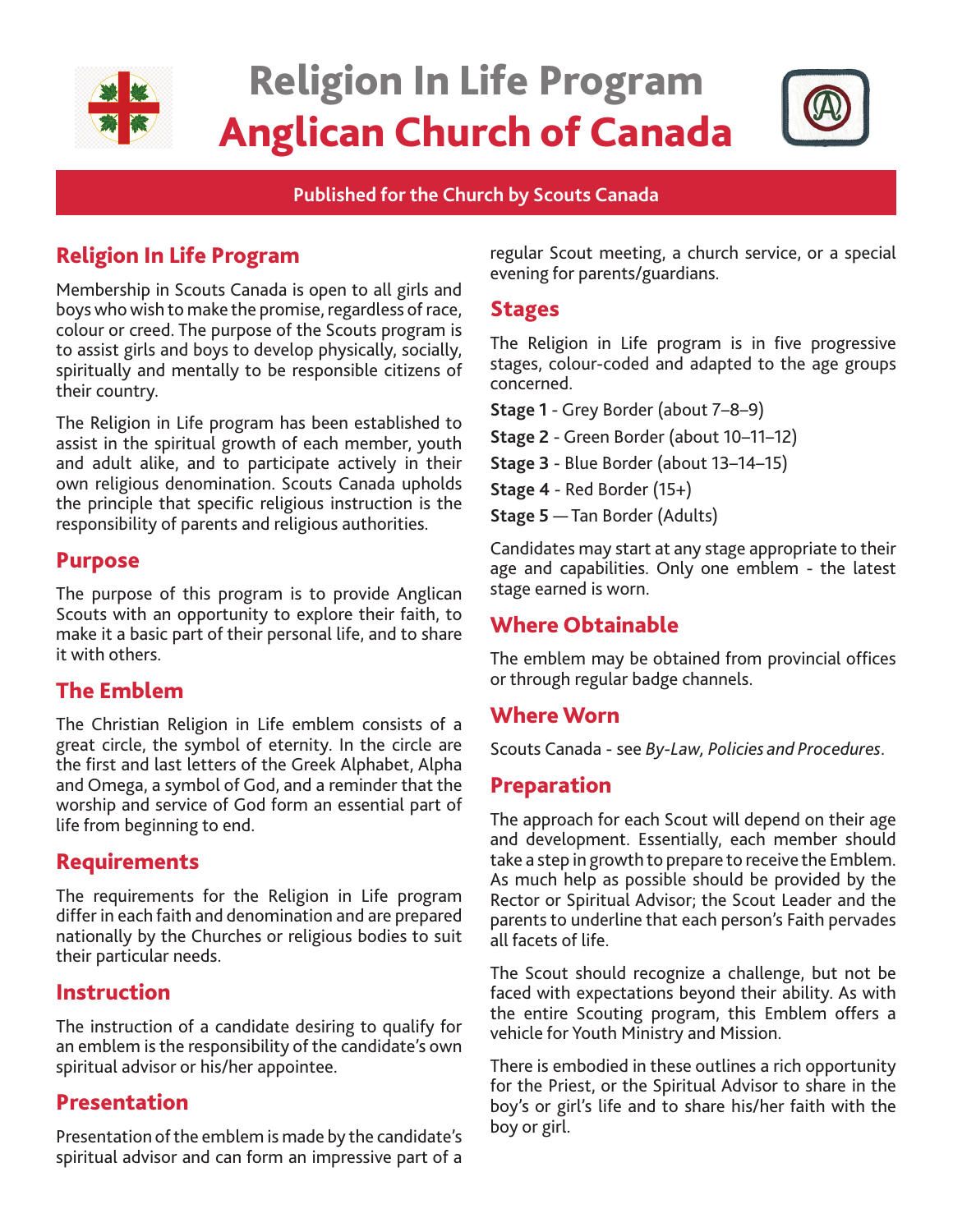# Basic Expectations For All Stages

To be applied according to the age of the youth member

#### **A. Worship**

- Worship regularly with his/her Parish.

- Church School attendance could be considered acceptable, especially for younger members.

- As the Parish and/or parents permit, each youth member should become a communicant at the earliest opportunity.

#### **B. Learning**

a) - Be involved in or have completed the Christian Education programs in the parish such as Church School classes, or as may be offered by his/her Parish.

#### **C. Serve the Church**

- Be of service to the Parish Church, through such activities as being a Server, Choir member, (junior) Sidesman, etc.

#### **D. Service to Others**

- Be of service to others through community action and service, such as through opportunities offered by the pack or troop, whether as direct help to individuals; or protecting the environment.

These are continuing ways in which the youth members reflect their Faith in daily life. It is not intended that short-lived burst of activity or involvement be acceptable. Rather, they should already be regular in such habits. If, as may well be the case, these patterns are new, they should show continuity in their newfound habits.

## Grey Stage (Ages About 7-8-9)

Fulfill the Basic Expectations, and:

- 2. Know, and have an understanding of the Lord's Prayer.
- 3. Read, with whatever help is required, and be able to answer questions on a selected Bible passage, such as: Luke 15; Luke 6:23–38; Luke 2:39–52; I Corinthians 13:1–13.
- 4. Identify and explain the purpose and use of: (a) Altar, (b) Lectern, (c) Pulpit, (d) Font as they are found and used in the Parish Church.
- 5. Describe and discuss an Outreach Project undertaken or funded by the Parish.

## Green Stage (Ages About 10-11-12)

Continue to fulfill the Basic Expectations, and:

- 1. Know, and have an understanding of either the Apostles' Creed, or the Nicene Creed.
- 2. Explain what is a Sacrament, and discuss: (a) Baptism as Christian Initiation (and how it leads to Confirmation) (b) the Eucharist as Liturgy of Celebration.
- 3. With the help of a summary (as may be found in a commentary of the Bible), tell the Spiritual Advisor of his/her understanding of one of the four Gospels. (With some specific reference to Scripture).
- 4. Assist in planning and leading a Scout's Own service

- This might be preceded by leading in prayer at meetings of the troop or company.

### Blue Stage (Ages About 13-14-15)

Continue to fulfill the Basic Expectations, and:

- 1. Identify the specific Biblical references in the Prayer of Consecration (as used in the Parish); and discuss the prayer in its fullness.
- 2. With the Spiritual Advisor, develop and use a daily plan of Prayer and Bible reading.
- 3. Discuss one of: St. John 1:1–14; St. John 20:1– 10; Acts 2:1–28; Ephesians 4:1–16 or other such passage as may be agreed upon by the young person and the Spiritual Advisor.
- 4. Share his/her Faith and its relevance to his daily life, with his/her company.
- 5. Understand the various orders of Ministry in the Church: Bishop; Priest; Deacon and Laity; and discuss the duties of these orders in the life of the Church.

## Red Stage (Ages About 15+)

Rovers are expected to participate as adults in fulfilling the Basic Expectations of Worship, Learning, and Service to Church and the World.

#### **Growth**

A Quest for Faith Journey should be prepared in consultation with the Priest or Spiritual Advisor. The Quest or Faith Journey should encompass four distinct areas: